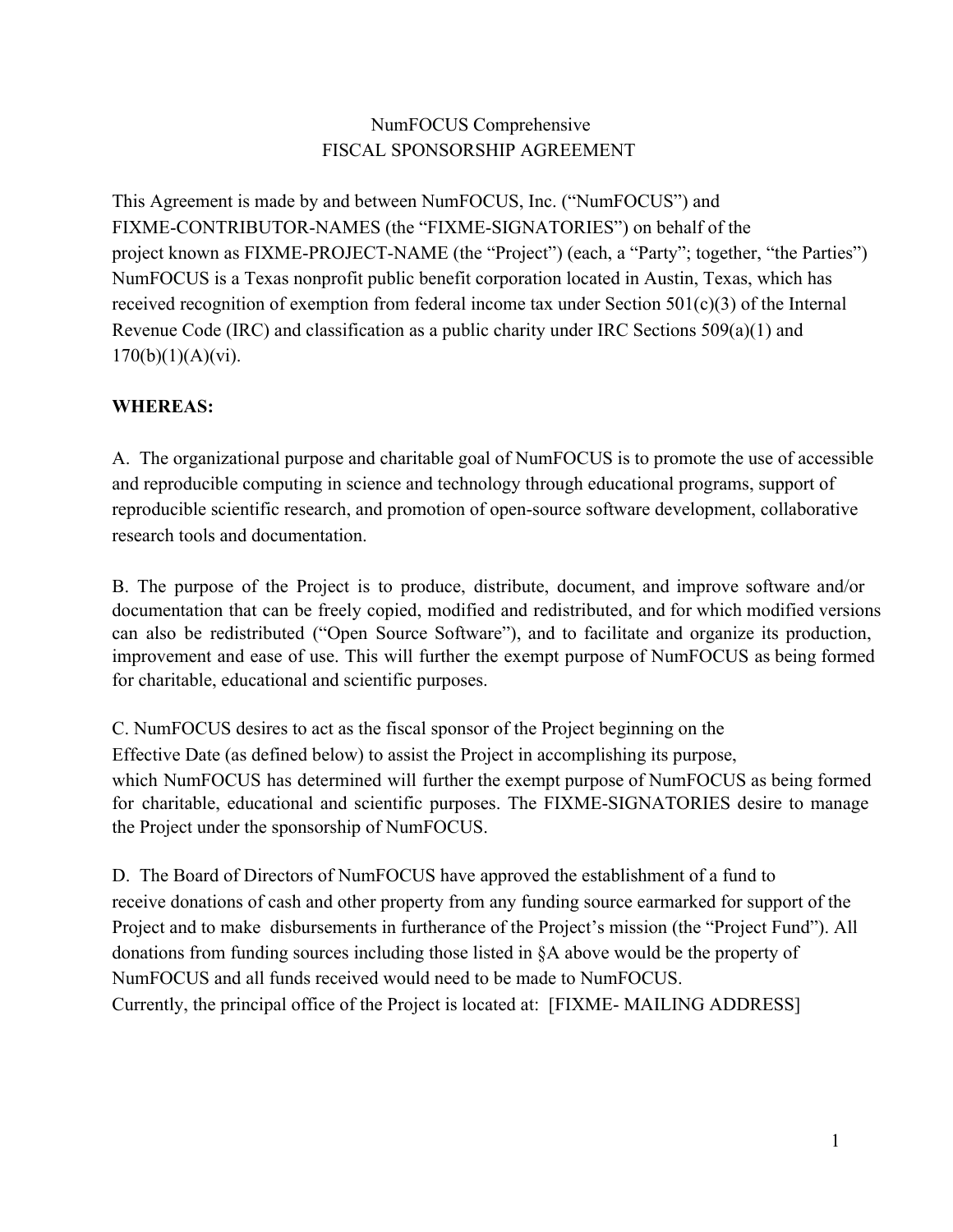## **NOW, THEREFORE, THE PARTIES HEREBY AGREE AS FOLLOWS:**

1. **Fiscal Sponsorship Relationship.** In this Comprehensive Fiscal Sponsorship Relationship, the Project becomes a fully integrated program of NumFOCUS who maintains all legal and fiduciary responsibility for the Project and its employees. Any work product will be made available under a OSI approved license for the public's benefit. NumFOCUS assures all funding sources including private foundations, government agencies, individual donors and corporate donors that funds will be used to carry out the tax exempt purposes of NumFOCUS through the provisions stated forth in this agreement.

2. **Term of Agreement.** As of the Effective Date, the Project joins NumFOCUS, which relationship will continue unless and until terminated as set forth below.

#### 3. **Project Management and Activities.**

a. The Project Will Be Open-Source Software. NumFOCUS and the Project agree that any software distributed by the Project will be distributed solely as Open-Source Software.

b. The FIXME-LEADERSHIP-BODY-NAME Will Manage the Project. Authority to manage the technical and artistic direction of the Project and the program activities of the Project is delegated to the FIXME-LEADERSHIP-BODY-NAME as defined in  $§10$  of this Agreement. The Board of Directors of NumFOCUS will intervene in the program activities only to the extent the Project is not in compliance with  $\S3(a)$  or  $\S6$  of this Agreement.

c. NumFOCUS Activities on Behalf of the Project. Subject to §3(b) of this Agreement, all community programs, fundraising events, processing and acknowledgment of cash and noncash revenue items, accounts payable and receivable, negotiation of leases and contracts, disbursement of Project funds (including grants), and other similar activities planned by the Project shall be the ultimate responsibility of NumFOCUS and shall be conducted by NumFOCUS or by the FIXME-LEADERSHIP-BODY-NAME with oversight from the Board. These and other services provided by NumFOCUS are described in §4.

d. The Project Will Maintain Its Own Branding. Notwithstanding §3(c), the project can maintain its own independent branding and name recognition. NumFOCUS should be acknowledged as the fundraising agent or sponsor of the project.

e. The FIXME-LEADERSHIP-BODY-NAME Acting on Behalf of NumFOCUS. When raising money for the project the FIXME-LEADERSHIP-BODY-NAME is acting on behalf of NumFOCUS and subject to Board of Director oversight.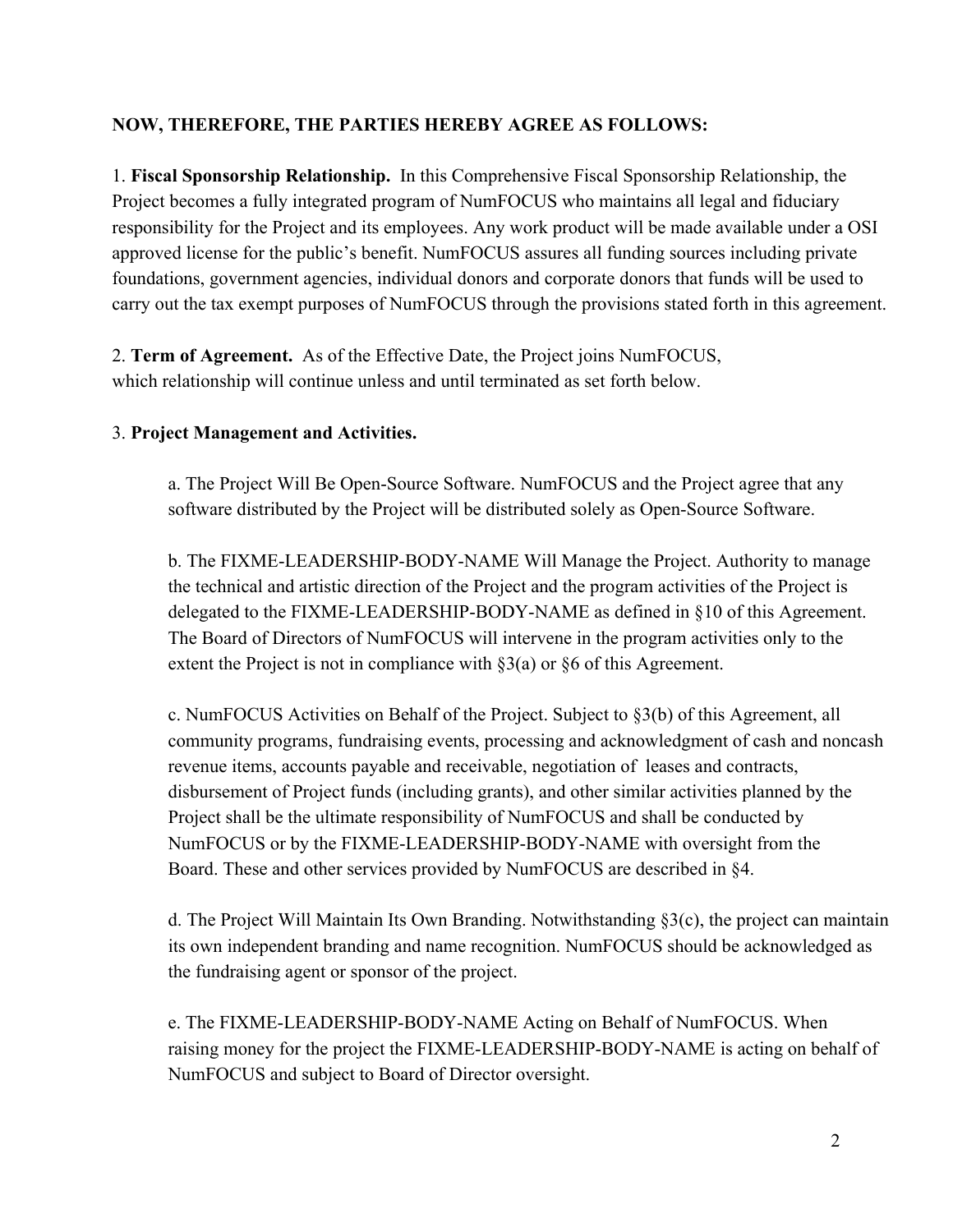4. **Services.** As a comprehensively-supported NumFOCUS project, the Project and the FIXME-LEADERSHIP-BODY-NAME will have access to specific services from NumFOCUS as outlined (but not limited to) below:

a. Fundraising Events. NumFOCUS will assist with marketing, promotion, and execution of fundraising events both generally (for which the Project may receive benefit) or specifically for the project as requested.

b. Banking Services. NumFOCUS will maintain a general banking account in order to process cash, check, and wire donations, make and receive payments for and inbehalf of the Project. The accounting records of NumFOCUS will document how much is available in the restricted fund for the Project.

c. Asset Services. NumFOCUS will hold assets such as domain names, computers, intellectual property, and in-kind donations for and in-behalf of the project as requested by the Project.

d. Administrative Services. NumFOCUS will provide accounting services, acknowledgement of cash and non-cash revenue items, and any accounts payable and receivable handling.

e. Limited Liability Protection. The Parties agree that the FIXME-LEADERSHIP-BODY-NAME and other volunteers working for the Project will receive liability protection as volunteers for a US public charity under 42 U.S. Code Secs. 14501 14505 ("the Volunteer Protection Act").

f. Legal Services. NumFOCUS will provide access to the names of competent legal counsel that we have worked with in the past. NumFOCUS will also protect any assets such as domain names and intellectual property donated to NumFOCUS or provide help for other legal matters.

g. Marketing Services. NumFOCUS will market the project on its web page.

h. Negotiation of leases and contracts. NumFOCUS will act as the legal entity for the Project in negotiations and contracts.

i. Disbursement of Project funds (including grants). NumFOCUS will act as the legal and banking agent writing checks and wiring money as requested by the FIXME-LEADERSHIP-BODY-NAME with ultimate oversight by the Board of Directors.

These services will be provided commensurate with the amount of funds collected by the project via fees outlined in §5.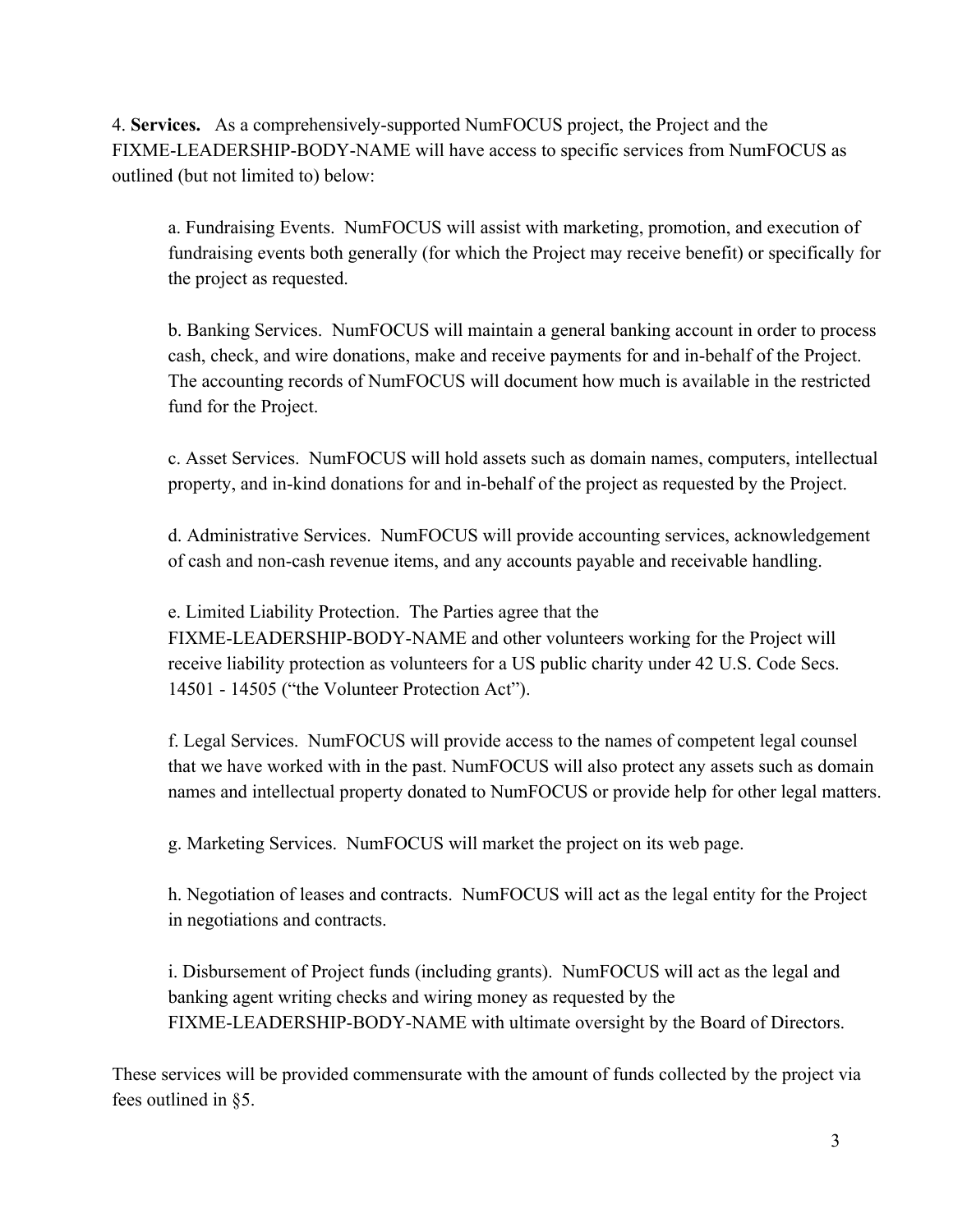5. **Fees.** In order to defray the costs to NumFOCUS of administering the restricted fund, NumFOCUS shall deduct an administrative charge equal to a percentage of any donation designated for purposes of the Project. The schedule of such administrative charges is as follows:

a. if less than \$150,000 has been raised across all contributions in total for the purposes of the Project: 7%;

b. if at least \$150,000 but less than \$500,000 has been raised across all contributions in total for the purposes of the Project: 6% if the donation is made by check or 7% if the donation is made by credit card and/or online;

c. if at least \$500,000 but less than \$1,000,000 has been raised across all contributions in total for the purposes of the Project: 5% if the donation is made by check or 7% if the donation is made by credit card and/or online;

d. if \$1,000,000 or more has been raised across all contributions in total for the purposes ofthe Project: 4% if the donation is made by check or 7% if the donation is made by credit card and/or online.

An administrative charge shall be assessed, recorded, and deducted each time a donation is received into the restricted fund or received by the Project acting as agent for NumFOCUS under the terms of Paragraph 10. NumFOCUS may additionally, at its sole discretion, deduct from the restricted fund any special or unusual costs it incurs in administering the restricted fund (such as bank penalty fees resulting from a Donor's bounced check). Any interest earned on amounts held in the restricted fund shall be retained in NumFOCUS's general fund.

6. **Taxes.** Notwithstanding the above, the FIXMESIGNATORIES agree that should NumFOCUS be required to pay any taxes (including but not limited to sales taxes and unrelated business taxable income) as the result of any activity of the Project and/or activities undertaken by NumFOCUS on the Project's behalf, such taxes shall be deducted from the Project Fund.

NumFOCUS will monitor any unrelated business taxable income and may require the Project to cease activities generating such income if the overall amounts exceed amounts permissible or prudent for NumFOCUS, given NumFOCUS's tax-exempt status.

## 7. **Project Fund/Variance Power.** Beginning on the Effective Date, NumFOCUS

shall place all gifts, grants, contributions and other revenues received by NumFOCUS and identified with the Project into a Project Fund to be used for the sole benefit of the Project's mission as that mission may be defined by the FIXME-LEADERSHIP-BODY-NAME from time to time with the approval of NumFOCUS. NumFOCUS retains the unilateral right to spend such funds so as to accomplish the purposes of the Project as nearly as possible within NumFOCUS's sole judgment,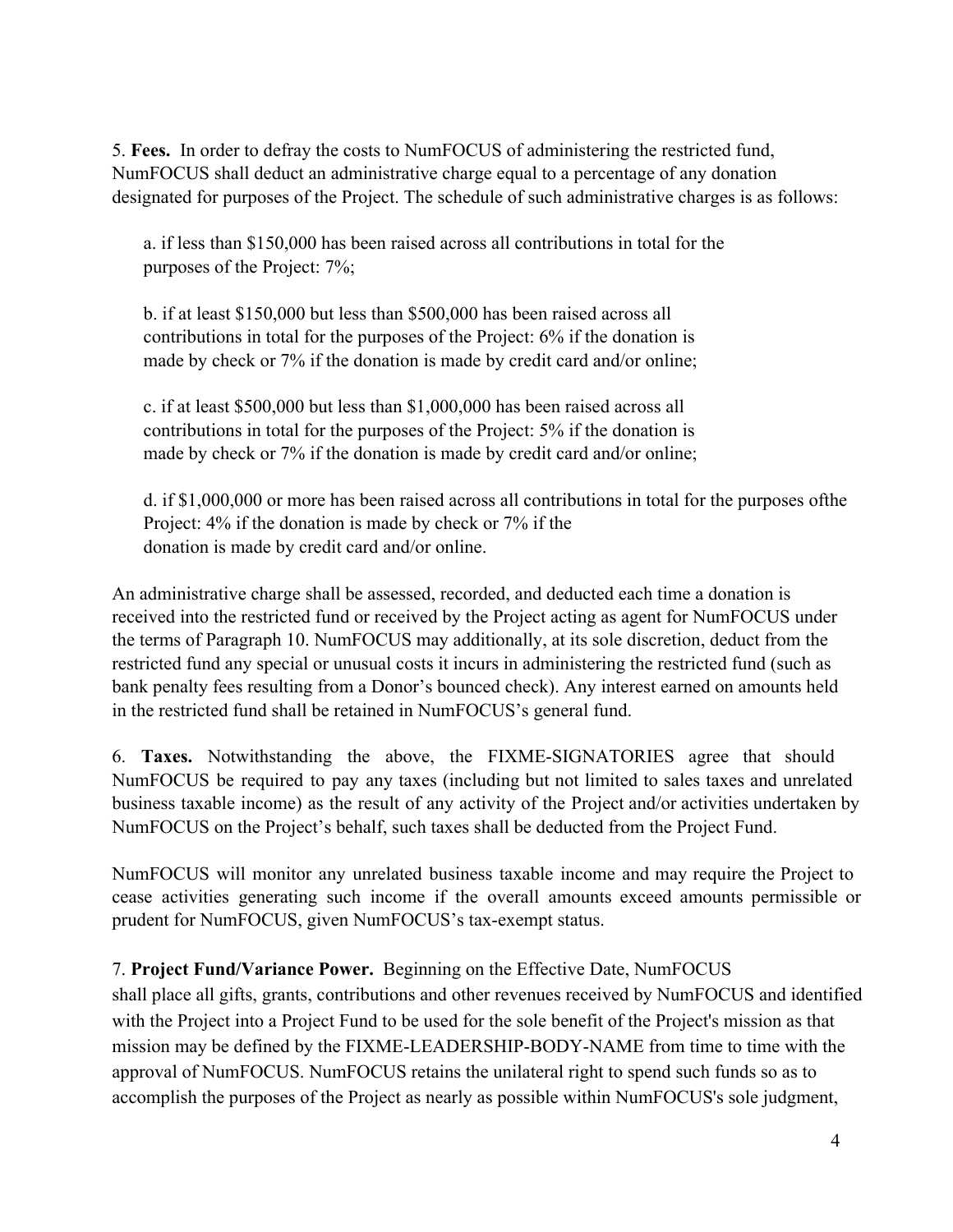subject to any donor imposed restrictions, as to purpose, on the charitable use of such assets. The parties agree that all money, and the fair market value of all property, deposited in the Project Fund be reported as the income of NumFOCUS, for both tax purposes and for purposes of NumFOCUS's financial statements. It is the intent of the parties that this Agreement be interpreted to provide NumFOCUS with variance powers necessary to enable NumFOCUS to treat the Project Fund as NumFOCUS's asset in accordance with Interpretation No. 42 of Statement No. 116 issued by the Financial Accounting Standards Board, while this Agreement is in effect.

### 8. **Project Fund Management / Performance of Charitable Purposes**. All of the

assets received by NumFOCUS under the terms of this Agreement shall be devoted to the purposes of the Project, within the tax exempt purposes of NumFOCUS. The Project agrees not to use its funds or operate in any way which would jeopardize the tax-exempt status of NumFOCUS. No item of revenue shall be earmarked for use in any attempt to influence legislation within the meaning of IRC Section  $501(c)(3)$  and no agreement, oral or written, to that effect shall be made between NumFOCUS and any revenue source. NumFOCUS shall not use any portion of the assets to participate or intervene in any political campaign on behalf or in opposition to any candidate for public office, to induce or encourage violations of law or public policy, to cause any private inurement or improper private benefit to occur, nor to take any other action inconsistent with IRC Section 501(c)(3).

9. **Funding Dispersal Request**. The Project may request funding, for a purpose in accordance to the specifications stated in §7, by filling out a Request for Funding Dispersal form.

10. **Representation of the Project in NumFOCUS**. The FIXME-SIGNATORIES, each a signatory hereto, hereby establish and comprise the initial members of the FIXME-LEADERSHIP-BODY-NAME to carry out the Project's activities as stated in  $\S$ 3. The FIXME-SIGNATORIES acknowledge that the FIXME-LEADERSHIP-BODY-NAME shall be subject to all of the terms of this Agreement. As of the effective date of this Agreement, the FIXME-SIGNATORIES hereby transfer all rights, benefits, obligations, and privileges under this Agreement to the FIXME-LEADERSHIP-BODY-NAME.

## The FIXME-LEADERSHIP-BODY-NAME agrees that existing

FIXME-LEADERSHIP-BODY-NAME members can be removed from and new members can be added by simple majority vote of the existing FIXME-LEADERSHIP-BODY-NAME. The FIXME-LEADERSHIP-BODY-NAME shall have a minimum of three (3) members. All decisions by the FIXME-LEADERSHIP-BODY-NAME shall be made by simple majority.

11. **Conflict of Interest of the FIXME-LEADERSHIP-BODY-NAME.** A majority of the FIXME-LEADERSHIP-BODY-NAME should not be employed by the same entity or share a common affiliation beyond that of the Project. Since many specific situations may arise, the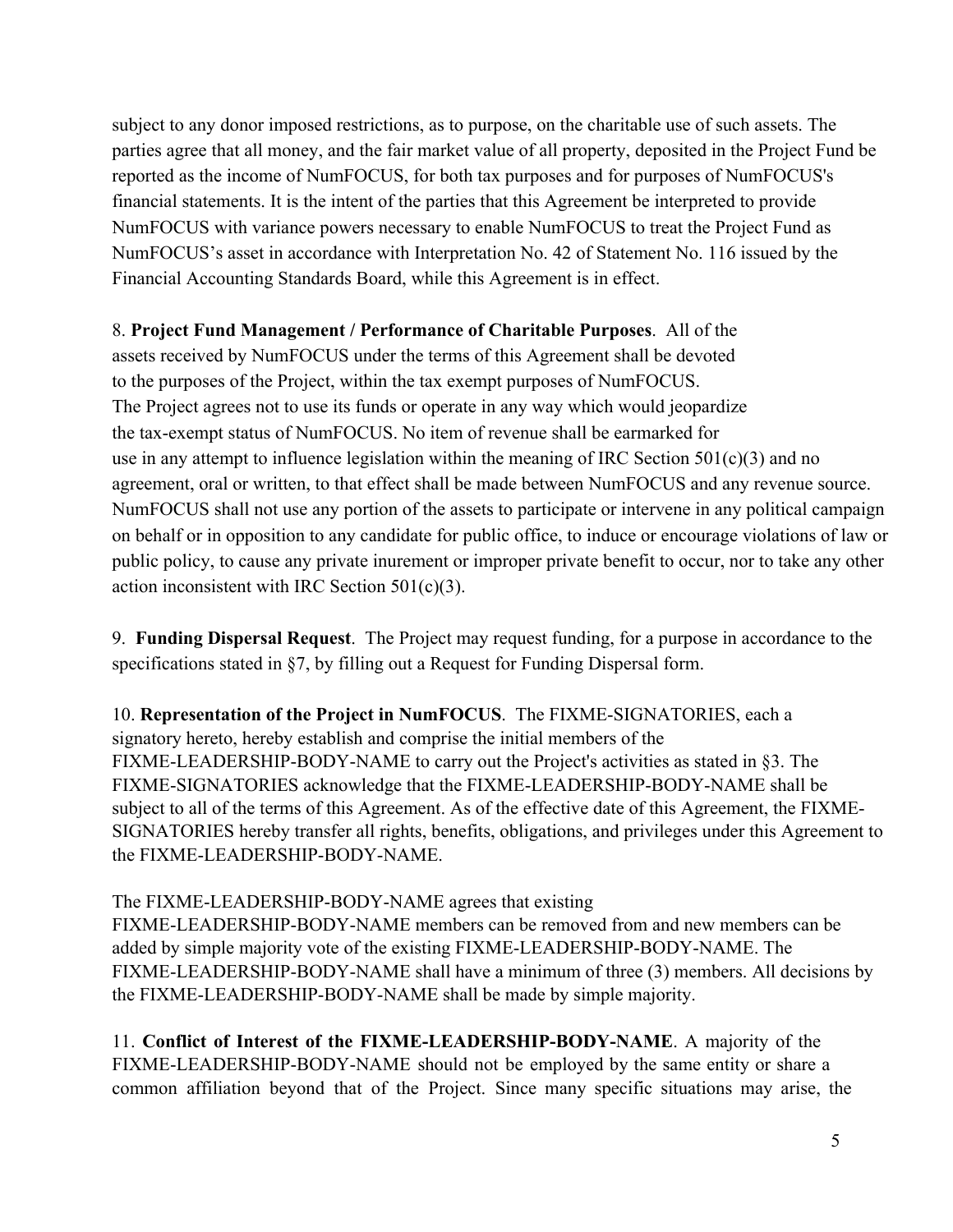FIXME-LEADERSHIP-BODY-NAME should inform the Board of Directors in writing of any possible conflict of interest as soon as such potential conflict is present. The Board of Directors will then determine (by majority vote) whether or not a conflict of interest does exist and may require the FIXME-LEADERSHIP-BODY-NAME to replace members.

12. **Direct Communication of the Project with NumFOCUS.** Communication between the Project and NumFOCUS will be carried out via a single representative of the FIXME-LEADERSHIP-BODY-NAME. The name of the representative and an alternate contact, to be used if at any time NumFOCUS is unable to reach the representative, shall hereby be submitted to NumFOCUS upon the signing of this agreement.

13. **Outstanding Liabilities**. FIXME-LEADERSHIP-BODY-NAME represent that any liabilities that may be outstanding in connection with the Project have been disclosed to NumFOCUS.

14. **Termination.** The FIXME-LEADERSHIP-BODY-NAME or NumFOCUS may terminate this Agreement at any time subject to the following understandings:

a. **Notice and Successor Search.** Either NumFOCUS or the FIXME-LEADERSHIP-BODY-NAME may terminate this Agreement on 60 days' written notice to the other party, so long as a Successor can be found that meets the following requirements:

> **i.** the Successor is another nonprofit corporation which is tax exempt under IRC Section 501(c)(3),

> **ii.** the Successor is not classified as a private foundation under Section 509(a), **iii.** the Successor is willing and able to sponsor the Project, and **iv.** the Successor is approved in writing by both parties by the end of the 60 day period, such approval not to be unreasonably withheld.

b. **Additional Search Periods.** If the parties cannot agree on a Successor to sponsor the Project, the FIXME-LEADERSHIP-BODY-NAME shall have an additional 60 days to find a Successor willing and able to sponsor the Project. Upon written agreement of the parties, the FIXME-LEADERSHIP-BODY-NAME shall have further additional periods in which to find a Successor. Such periods will be of a duration agreed to by the parties.

c. **Transfer to a Successor.** If a Successor is found, the balance of assets in the Project Fund, together with any other assets held or liabilities incurred by NumFOCUS in connection with the Project, shall be transferred to the Successor by the end of the notice period or any extension thereof, subject to the approval of any third parties that may be required. If the Project has formed a new organization qualified as a Successor as set forth in this Section, such organization shall be eligible to receive all such assets and liabilities so long as such organization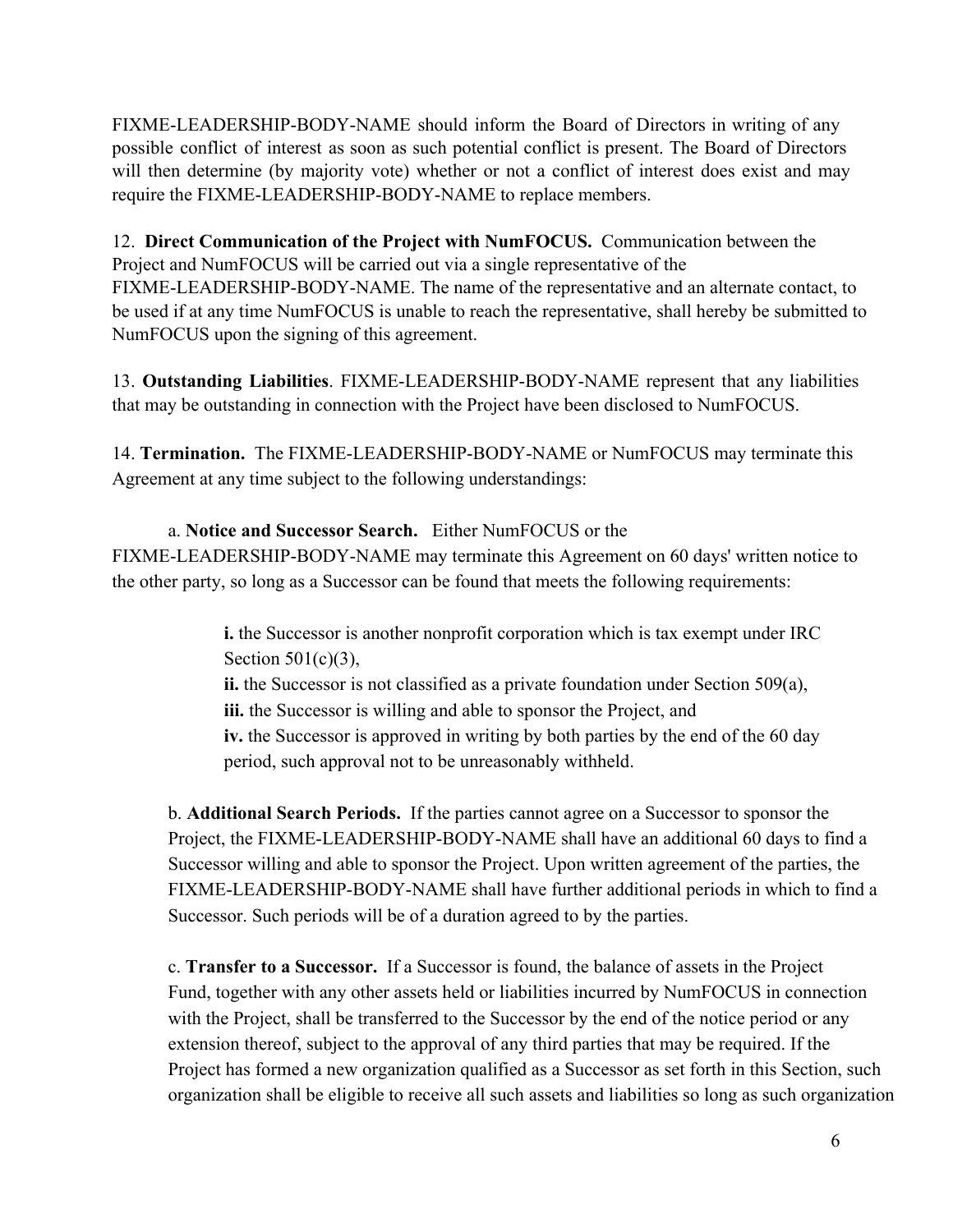has received a determination letter from the Internal Revenue Service, indicating that such qualifications have been met, no later than the end of the notice period or any extension thereof.

d. **Termination Without a Successor.** If no Successor is found, NumFOCUS may dispose of the Project assets and liabilities in any manner consistent with applicable tax and charitable trust laws.

15. **Miscellaneous.** Each provision of this Agreement shall be separately enforceable, and the invalidity of one provision shall not affect the validity or enforceability of any other provision. This Agreement shall be interpreted and construed in accordance with the laws of the State of Texas. This Agreement constitutes the only agreement, and supersedes all prior agreements and understandings, both written and oral, among the parties with respect to the subject matter hereof. This Agreement may not be amended or modified, except in writing and signed by all parties to this Agreement.

16. **Amendments.** This Agreement may not be amended or modified, except in writing and signed by both NumFOCUS and the entirety of the FIXME-LEADERSHIP-BODY-NAME.

17. **Counterparts / Facsimile.** This Agreement may be executed in two or more counterparts, each of which shall constitute an original, but all of which, when together, shall constitute but one and the same instrument, and shall become effective when one or more counterparts have been signed by each party hereto and delivered to the other party. In lieu of the original, a facsimile transmission or copy of the original shall be as effective and enforceable as the original.

**IN WITNESS WHEREOF, the parties have executed this Fiscal Sponsorship Agreement which will become effective when all the parties have signed it. The date this agreement is signed by the last party (as indicated by the date associated with that party's signature) will be deemed the date of this agreement.**

 $\mathcal{L}_\text{max}$  , and the contract of the contract of the contract of the contract of the contract of the contract of

 $\mathcal{L}_\text{max}$  , and the contract of the contract of the contract of the contract of the contract of the contract of

NumFOCUS, Inc. Date Andy Terrel, Board President

FIXME-SIGNATORY: Date